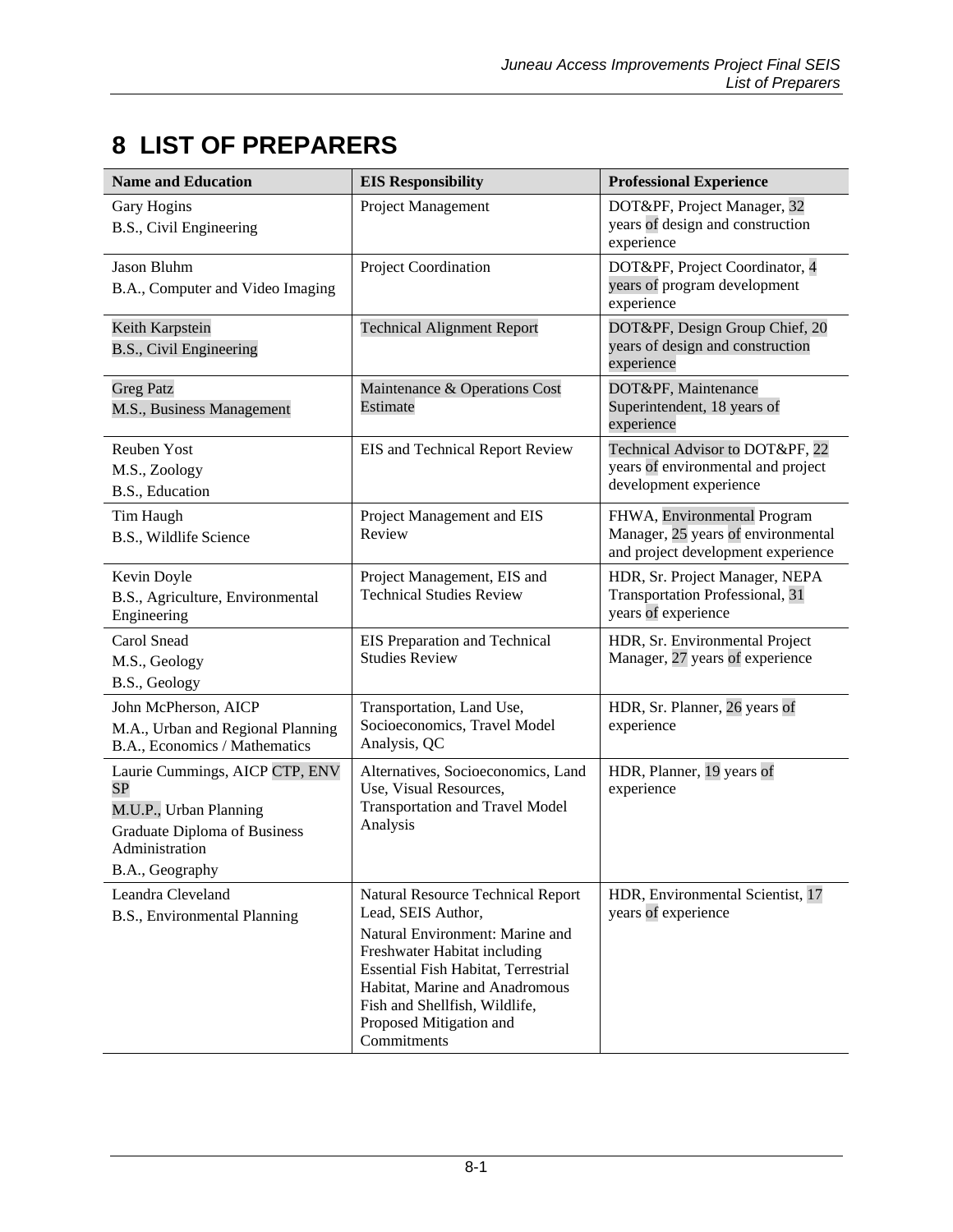| <b>Name and Education</b>                                                                       | <b>EIS Responsibility</b>                                                                                                                                                                                                                   | <b>Professional Experience</b>                                                                                                                                                    |
|-------------------------------------------------------------------------------------------------|---------------------------------------------------------------------------------------------------------------------------------------------------------------------------------------------------------------------------------------------|-----------------------------------------------------------------------------------------------------------------------------------------------------------------------------------|
| John Wolfe<br>B.A., Writing / Literature / Northern<br><b>Environmental Studies</b>             | Land Use, Old Growth Habitat, and<br><b>Inventoried Roadless Areas.</b><br>Tongass National Forest,<br><b>Inventoried Roadless Areas, Section</b><br>4(f): Parks and Recreation Areas,<br>Refuges, and Significant Historic<br><b>Sites</b> | HDR, NEPA / Environmental<br>Planner, 23 years of experience                                                                                                                      |
| Vanessa Bauman<br>M.A., Geography<br>B.A., Geography                                            | <b>GIS</b>                                                                                                                                                                                                                                  | HDR, Senior GIS Analyst, 14 years<br>of experience                                                                                                                                |
| Sirena Brownlee<br>B.S., Ecology                                                                | <b>Bald Eagles</b>                                                                                                                                                                                                                          | HDR, Wildlife Biologist, 17 years of<br>experience                                                                                                                                |
| Mac Salway<br>M.S., Environmental Science and<br>Engineering<br>B.S., Natural Science / Biology | Wetlands                                                                                                                                                                                                                                    | HDR, Wetlands Scientist, 14 years<br>of experience                                                                                                                                |
| Simon Wigren<br>B.S., Wildlife Biology                                                          | Wildlife                                                                                                                                                                                                                                    | HDR, Environmental Scientist, 11<br>years of experience                                                                                                                           |
| <b>Elizabeth Grover</b><br>M.A., Anthropology<br>B.A., Anthropology                             | EIS Preparation, Technical Editing,<br>Copy Editing, Document Formatting                                                                                                                                                                    | HDR, Environmental Planner/<br>Editor, 18 years of experience                                                                                                                     |
| Nikki Navio<br>B.A., Political Science                                                          | EIS Preparation, Technical Editing,<br><b>Document Formatting</b>                                                                                                                                                                           | HDR, Planner, 2 years of experience                                                                                                                                               |
| Tina Adair<br>B.S., Communications                                                              | EIS Preparation, Technical Editing,<br>Copy Editing, Document Formatting                                                                                                                                                                    | HDR, Editor, 30 years of experience                                                                                                                                               |
| Julie Jessen<br>M.S., Historic Preservation<br>B.A., History                                    | Public Involvement                                                                                                                                                                                                                          | HDR, Sr. Public Involvement<br>Specialist, 18 years of experience                                                                                                                 |
| Becky Holloway<br>M.S., Biology and Genetics<br>B.S., Marine Biology                            | Steller Sea Lion Technical Report,<br><b>Biological Assessment QC</b>                                                                                                                                                                       | HDR, Biologist, 18 years of<br>experience                                                                                                                                         |
| Tracie Krauthoefer<br>M.A., Historic Preservation<br>B.A., Anthropology                         | <b>Historical and Archaeological</b><br>Resources, Subsistence                                                                                                                                                                              | <b>Corvus Culture, Cultural Resources</b><br>Specialist, 20 years of experience                                                                                                   |
| <b>Marcus Hartley</b><br>M.S., Agricultural and Resource<br>Economics<br>B.A., History          | Coordinator of Existing Economic<br>Conditions Team, and Coordinator<br>of Historic Ferry Traffic and Ferry<br><b>Elasticity Analyses</b>                                                                                                   | Northern Economics, Inc., Vice<br>President and Principal Economist,<br>North Pacific Fishery Management<br>Council, Sr. Economist and Staff<br>Economist, 27 years of experience |
| Robert Dugan<br>B.A., Geology                                                                   | Geologic Hazard Summary                                                                                                                                                                                                                     | Golder Associates, Principal<br>Engineering Geologist, 41 years of<br>experience                                                                                                  |
| <b>Bill Glude</b><br>B.S., Geology                                                              | Avalanche Report                                                                                                                                                                                                                            | Alaska Avalanche Specialists, 37<br>years of experience                                                                                                                           |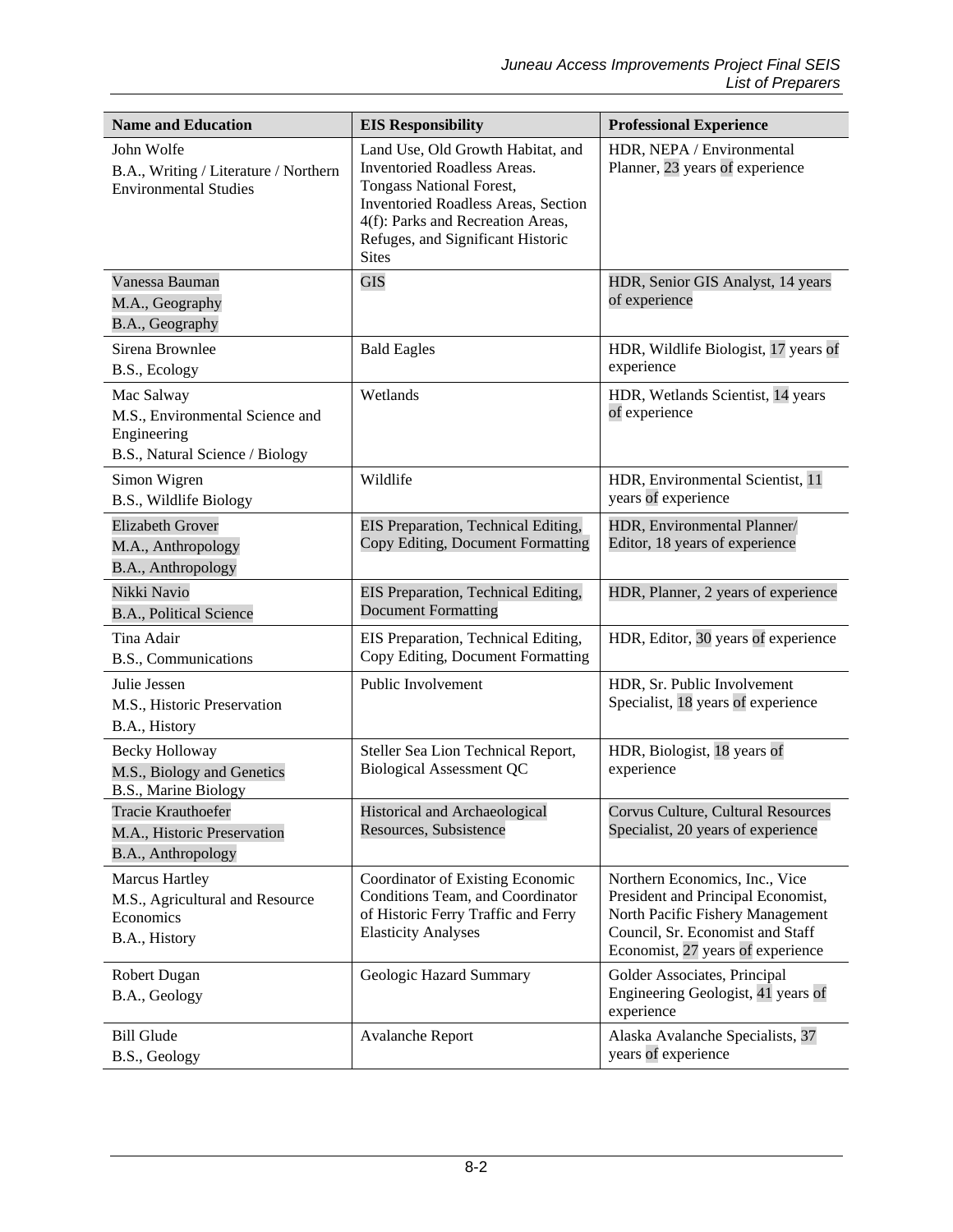| <b>Name and Education</b>                                                                                                                               | <b>EIS Responsibility</b>                                                                   | <b>Professional Experience</b>                                                                                                |
|---------------------------------------------------------------------------------------------------------------------------------------------------------|---------------------------------------------------------------------------------------------|-------------------------------------------------------------------------------------------------------------------------------|
| Donald Samdahl, P.E.<br>M.S., Transportation Engineering<br>B.S., Civil Engineering                                                                     | Travel Demand Forecasting,<br>Technical Appendix and SEIS<br>Review, and Project Management | Fehr & Peers, Principal, 38 years of<br>experience                                                                            |
| Jerry Walters<br>M.E., Transportation Engineering<br>B.S., Engineering Science                                                                          | Travel Demand Forecasting,<br><b>Technical Appendix and SEIS</b><br>Review                  | Fehr & Peers, Principal, 41 years of<br>experience                                                                            |
| Robert Cervero, Ph.D.<br>Ph.D., Urban Planning and<br>Management<br>M.S., Civil Engineering<br>Master of City Planning<br>A.B., Geography and Economics | Technical Advisor to Fehr & Peers                                                           | Department of City and Regional<br>Planning, University of California,<br>Berkeley, Faculty Member, 41 years<br>of experience |
| James Calvin<br>M.S., Mineral Economics<br>B.S., Geology                                                                                                | User Benefit Analysis Traffic<br>Analysis and Review                                        | McDowell Group, Principal, 30<br>years of experience                                                                          |
| <b>Milton Barker</b><br>M.B.A.<br>B.A. Math & Economics                                                                                                 | <b>User Benefit Analysis</b>                                                                | MB Barker, LLC, 45 years of<br>experience                                                                                     |
| Patrick Eberhardt, P.E.<br>M.S., Naval Architecture<br>B.S., Marine Engineering                                                                         | <b>Update Marine Segments Report</b>                                                        | Coastwise Corporation, Principal<br>Engineer, 33 years of experience                                                          |
| Bruce L. Hutchison, P.E.<br>M.S.E., Civil Engineering / Ocean<br>Engineering<br>B.S., Engineering                                                       | Ocean Engineering                                                                           | The Glosten Associates, Principal,<br>45 years of experience                                                                  |